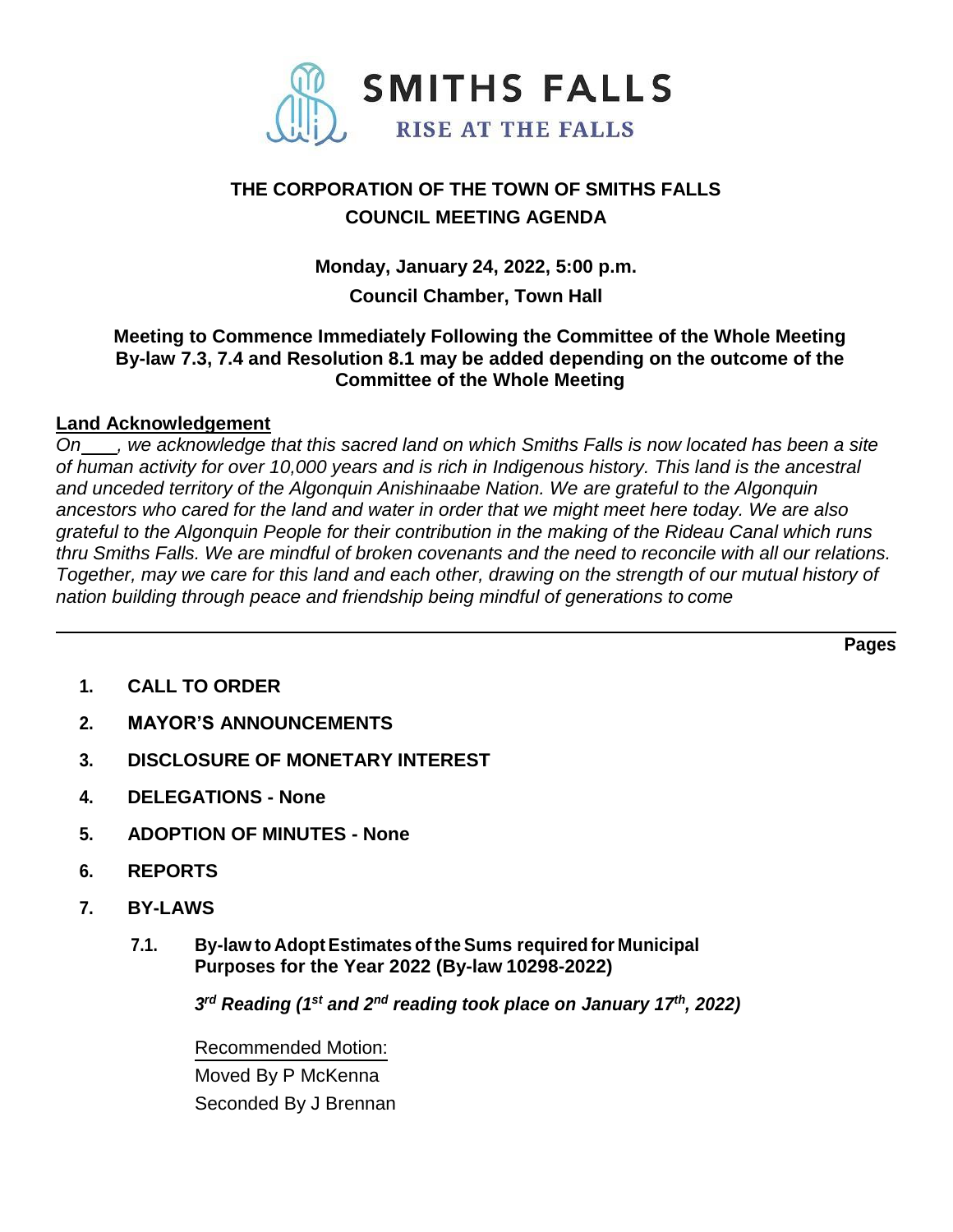THAT a By-law to By-law to Adopt Estimates of the Sums required for Municipal Purposes for the Year 2022, be now read a third time and finally passed, signed, sealed and numbered 10298-2022.

**7.2. By-lawtoAmendBy-law8712-2014beingaBy-lawtoEstablishand Regulate the Maintenance Operations and Management of the Water System and to Establish the Rates and Other Service Charges for Use of the System (By-law 10300-2022)**

*3 rd Reading (1 st and 2nd reading took place on January 17th , 2022)*

Recommended Motion:

Moved By W Alford

Seconded By P McKenna

THAT a By-law to Amend By-law 8712-2014 being a By-law to Establish and Regulate the Maintenance Operations and Management of the Water System and to Establish the Rates and Other Service Charges for Use of the System , be now read a third time and finally passed, signed, sealed and numbered 10300-2022.

#### **7.3. By-law to Authorize Execution of a Multi Party Recreation Cost Sharing Agreement (By-law 10302-2022)**

*Recommended Motion:*

*Moved By*

*Seconded By*

*THAT By-law to Authorize Execution of a Multi Party Recreation Cost Sharing Agreement, be received and read a first time and taken as read a second time.*

*Recommended Motion:*

*Moved By*

*Seconded By*

*THAT a By-law to Authorize Execution of a Multi Party Recreation Cost Sharing Agreement, be now read a third time and finally passed, signed, sealed and numbered 10302-2022.*

### **7.4. By-law to Authorize a Fire Dispatching Agreement with the Municipality of Wharncliffe (By-law 10303-2022)**

*Recommended Motion:*

*Moved By*

*Seconded By*

*THAT a By-law to Authorize a Fire Dispatching Agreement with the Municipality of Wharncliffe , be received and read a first time and taken as read a second time.*

*Recommended Motion:*

*Moved By*